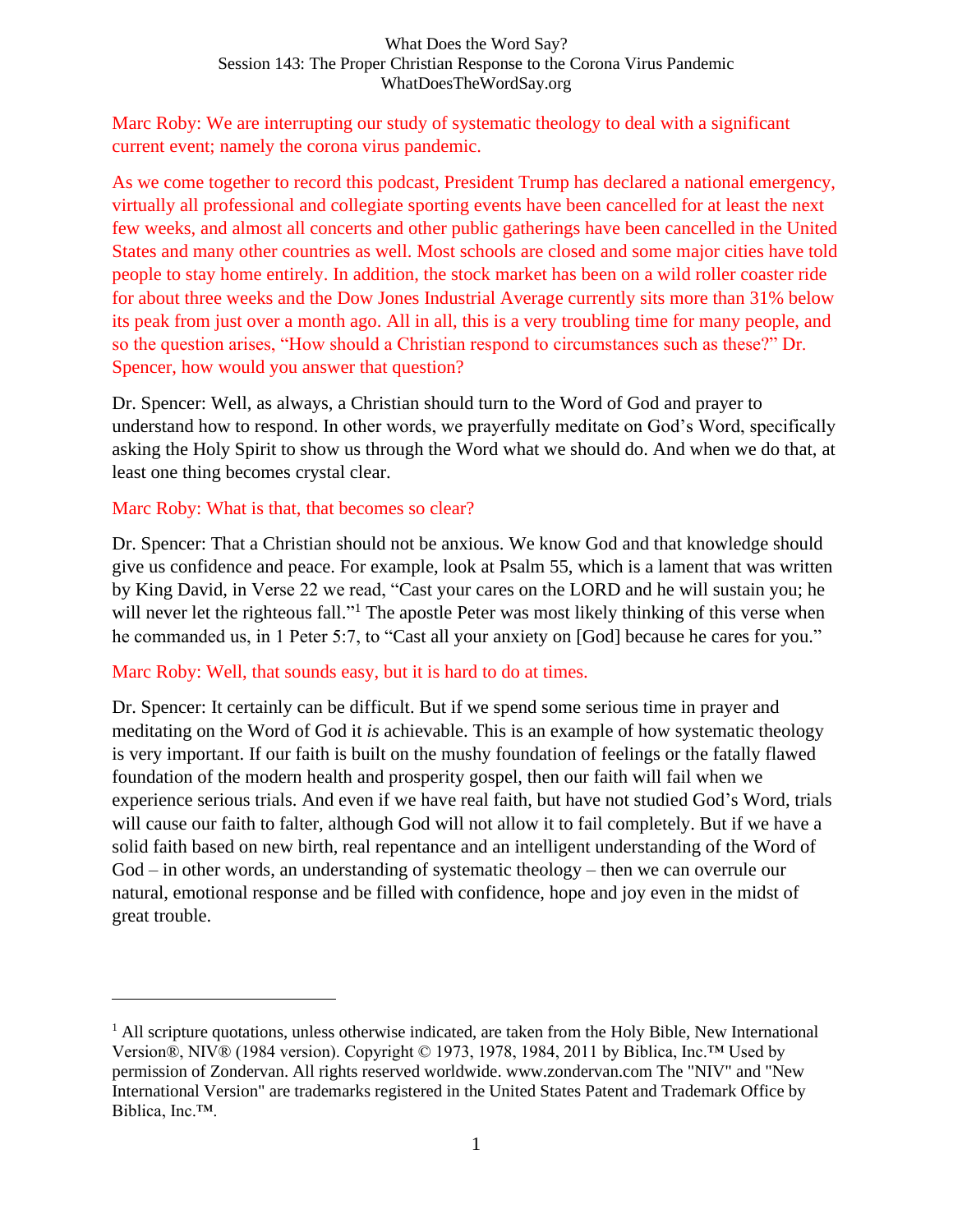Marc Roby: And that is why we do this podcast. Our goal is to help Christians to develop a better understanding of systematic theology.

Dr. Spencer: Exactly. And if we have an understanding of systematic theology, then in times of trouble we will be able to stand. As Paul wrote in Ephesians 4:14, "Then we will no longer be infants, tossed back and forth by the waves".

Through prayer and meditation on the Word a mature Christian can, in essence, give a sermon to his own soul and command himself to respond correctly to any situation.

Marc Roby: Very well, given our current circumstances, what would you say to your soul in this sermon?

Dr. Spencer: The first thing we must always remember is that God is in control. In Isaiah 45:7 God says, "I form the light and create darkness, I bring prosperity and create disaster; I, the LORD, do all these things." We have to remember that nothing that happens is outside of God's sovereign control. Jesus told his disciples, in Matthew 10:28-29, "Do not be afraid of those who kill the body but cannot kill the soul. Rather, be afraid of the One who can destroy both soul and body in hell. Are not two sparrows sold for a penny? Yet not one of them will fall to the ground apart from the will of your Father."

His point was clear. We shouldn't fear anything in creation because creation is completely under the control of God. Even seemingly insignificant details like the death of sparrow are under God's control. Therefore, God is the only one we should fear.

Marc Roby: Mentioning insignificant details makes me think of a passage in Luke that is very similar to the one you just quoted from Matthew. After saying that God does not forget about the sparrows, Christ says in Luke 12:7, "Indeed, the very hairs of your head are all numbered. Don't be afraid; you are worth more than many sparrows." Telling us that God has numbered the hairs on our heads is a clear indication that God knows every detail in creation.

Dr. Spencer: And more than just knowing every detail, God controls every detail. He created, he sustains, he governs and he will judge. We still make free decisions of course, but God orchestrates everything that happens. And that includes the corona virus and the stock market.

# Marc Roby: That is hard for people to accept because they think God can't possibly be in control of unpleasant circumstances. After all, the thinking goes, isn't God entirely good?

Dr. Spencer: And the biblical answer is of course that yes, God is entirely good, and he is also sovereign. If he weren't sovereign, then we couldn't trust any of his promises. We could never be sure that he had the ability to keep them. But he does have the ability because he created this universe and it is entirely under his control. Therefore, a proper understanding of the Bible must include realizing that God is in control of everything, even seemingly bad things that happen. We have to be humble enough to realize that we often can't see God's purposes in allowing what we think of as bad things to happen.

Marc Roby: One classic biblical illustration of this is found in the life of Joseph. His brothers, out of jealousy, sold him into slavery in Egypt. After Joseph spent years as a slave and then even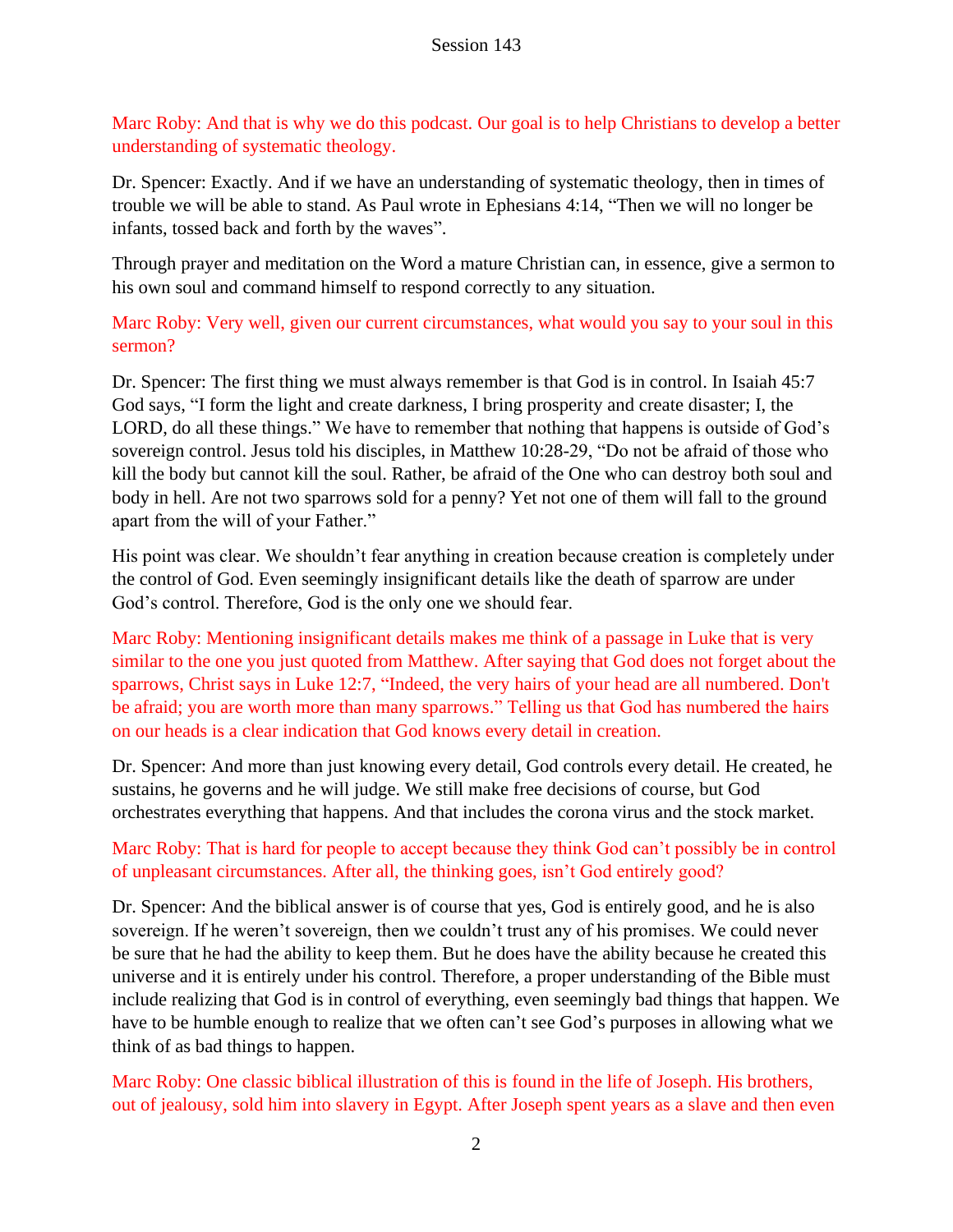as a prisoner in Egypt, God orchestrated events so that Joseph rose to be second only to Pharaoh himself. Then, many years later, when there was a great famine, Joseph's brothers came to Egypt to buy food and had to come face to face with him. They didn't recognize him and he didn't reveal his identity at first, but he did eventually. Later, when their father Jacob died, Joseph's brothers were worried that he would exact revenge on them. But we read in Genesis 50:19-20 that "Joseph said to them, 'Don't be afraid. Am I in the place of God? You intended to harm me, but God intended it for good to accomplish what is now being done, the saving of many lives.'"

Dr. Spencer: That is a classic example. We can't see or understand all of God's reasons for doing the things he does, but we can know for certain that he is sovereign and that he is good. And, knowing those things, we can trust him, most especially when we don't understand a particular series of events.

And there is an even more amazing example of this in the New Testament.

Marc Roby: You must be speaking of the crucifixion itself.

Dr. Spencer: Yes, you're right. Here is the most wicked thing ever done by man. Men crucified the Lord of glory. And yet, we read about the disciples praying in Acts 4:27-28 and they said to God, "Herod and Pontius Pilate met together with the Gentiles and the people of Israel in this city to conspire against your holy servant Jesus, whom you anointed. They did what your power and will had decided beforehand should happen."

Marc Roby: That is astounding to consider. God had ordained this most wicked act.

Dr. Spencer: And out of that great sin came the redemption of God's people. The greatest good ever accomplished for men came out of the worst sin ever committed by men.

Marc Roby: I think that clearly establishes that God is able to bring good results out of terrible circumstances. What else would you say to yourself in this sermon?

Dr. Spencer: Well, the second thing I would say to myself is that we need to remember what Paul wrote in Romans 8:28. He said, "And we know that in all things God works for the good of those who love him, who have been called according to his purpose." This verse is universally true, it is not suspended when we go through some trial that we don't understand.

Marc Roby: It requires faith to accept the truth of that statement when we are troubled.

Dr. Spencer: Oh, it does for sure. But if we remind ourselves that God created all things and then remember things like the story of Joseph and the crucifixion of Christ, we can clearly see how God has used terrible events to bring about good ends in the past and that he has the power to do so again in the future. Therefore, we can trust his promises.

But we do need to notice that Romans 8:28 does not say that in all things God works for the good of everyone, it only says he does so for those who love him. We need to make our calling and election sure. We need to be certain that we are among those who love God.

Marc Roby: And if we do, then we can claim his promises for ourselves.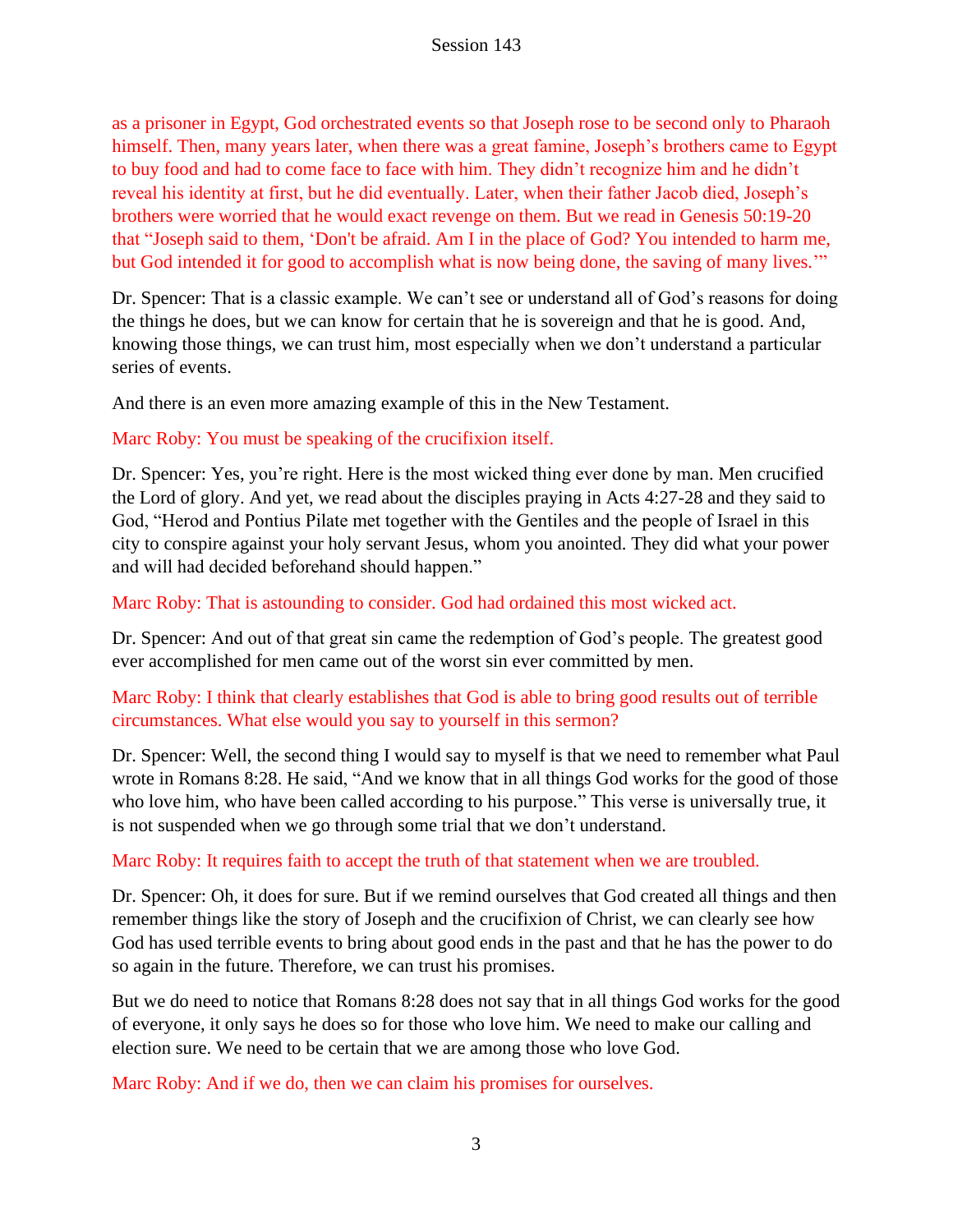Dr. Spencer: That's right. And in Jeremiah 29:11 God tells us, "For I know the plans I have for you … plans to prosper you and not to harm you, plans to give you hope and a future."

Marc Roby: That is a wonderful promise. What else would you say in this sermon to yourself?

Dr. Spencer: I would remind myself of the purpose of life. In 1 Corinthians 10:31 Paul tells us, "whether you eat or drink or whatever you do, do it all for the glory of God." This is a familiar verse, but we need to think through the application of it to a situation like this.

If I am to do everything for the glory of God, then obviously I am to glorify God in how I respond to troubles.

Marc Roby: The people who know us will certainly take note of how we respond. Our colleagues, neighbors, friends and family are watching all the time.

Dr. Spencer: Yes, they are. If you identify yourself as a Christian, and we all must, then people definitely keep watch. And our response to trouble can either glorify God or demonstrate that our faith is really a powerless façade. If we stand around the coffee machine at work and moan and groan with everyone else about how much money our 401K lost this past week and talk about how worried we are about the possibility of catching the virus, we prove that our faith makes no real difference in our life. Our so-called Christianity only matters for an hour or so on Sunday mornings.

### Marc Roby: And that is not a Christianity that God accepts.

Dr. Spencer: No, it isn't. Because it isn't real. If our claim to being a Christian is real, it means, as we have been discussing recently, that we are united to Christ by faith. We are adopted children of God. We know that this life is short and that we are just on a journey to a better place. This world is not our home. Nothing can separate us from the love of God that is in Christ Jesus our Lord as Paul tells us in Romans 8:39, and that includes the corona virus, or a financial collapse, or anything else that might happen.

### Marc Roby: Even death itself.

Dr. Spencer: Yes, even death itself. If God calls us home it is gain for us, although it may be difficult for our loved ones. Paul wrote in Philippians 1:21, "For to me, to live is Christ and to die is gain." Now, we really must have an eternal perspective to properly evaluate the troubles in this life.

Marc Roby: Alright. To summarize what you've said so far, your sermon to yourself would begin with the following three points: first, God is in control. He is sovereign over all things. Second, God works all things for the good of those who love him. And third, the purpose of life is to glorify God.

Dr. Spencer: That's true, but the third point contains a bit more. We must ask *how* we are to glorify God. And Jesus himself gave us the answer. In John 17:4 he was praying to the Father and said, "I have brought you glory on earth by completing the work you gave me to do." In other words, we glorify God by our obedience.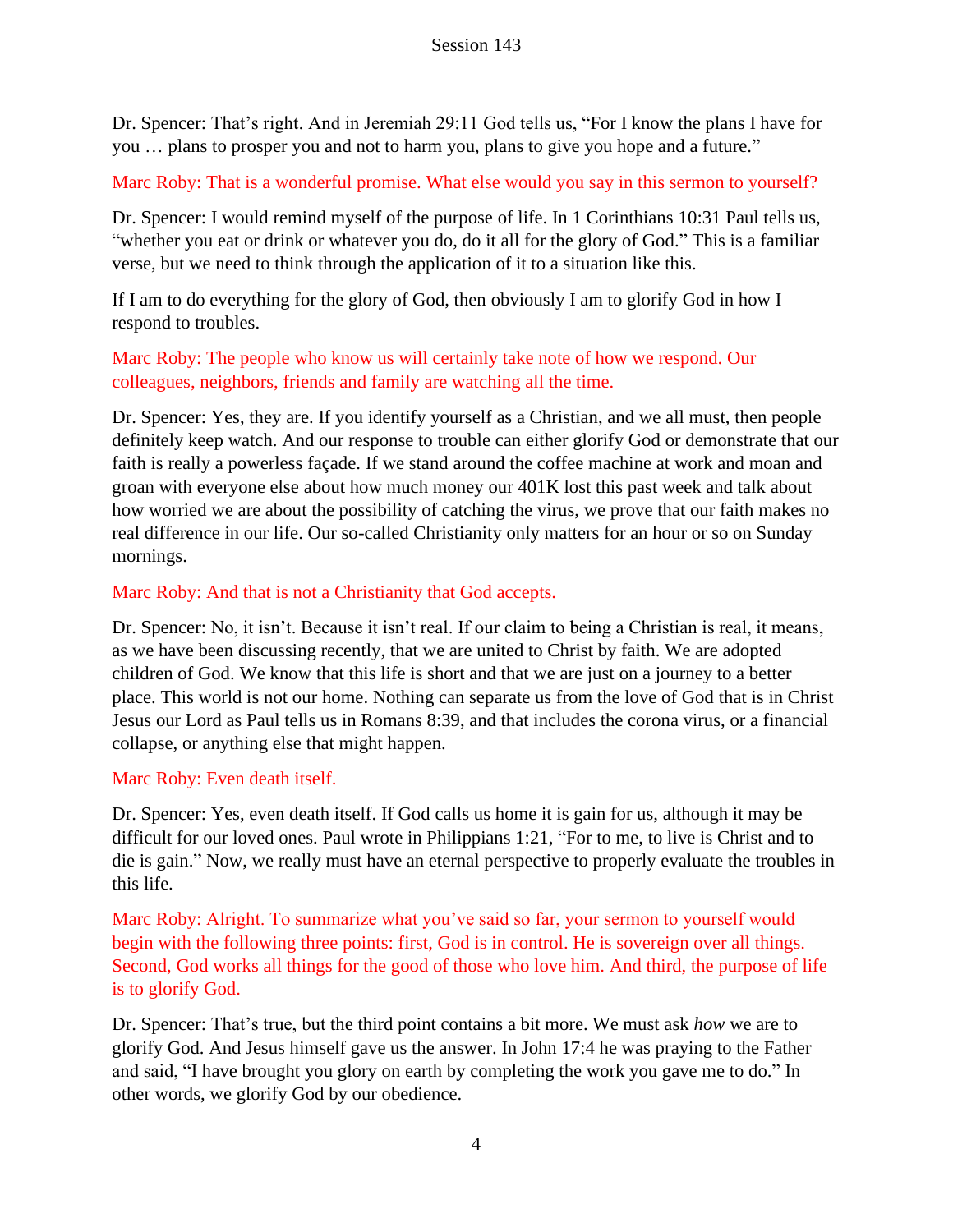Marc Roby: As you noted earlier, we can only lay claim to God's good promises if we love him. And Jesus told us in John 14:15 that "If you love me, you will obey what I command."

Dr. Spencer: Yes, this is the essence of true love for God. True love for God must be based on a proper understanding of the Creator/creature distinction. He is the Creator and we are his creatures. He made us for a purpose and if we truly love God, we should do our very best to fulfil that purpose. And the wonderful truth is that this is also our greatest joy. We were made in God's image for the purpose of ruling creation in his stead and in so doing bringing him glory. And when we do our best to fulfil that purpose, we also find our greatest joy.

That is why the answer to the first question of the Westminster Shorter Catechism is that "Man's chief end is to glorify God, and to enjoy him forever."

Marc Roby: I think most people can remember the joy they have had when they did something really well, something which pleased their parents, or a teacher or a boss.

Dr. Spencer: I agree. That is our greatest joy in life; to be doing that which we were made to do and to do it well. Obedience brings joy. Disobedience brings depression.

And so, we come to the final point of the sermon I would give myself, which is also where we began. You asked me what is the first thing that would be clear after we spent time praying and meditating on the Word of God about our current troubles and I said it was that we should not be anxious.

Marc Roby: And I can clearly see that that is a reasonable conclusion from the sermon you would preach to yourself. When we take into account the first two points; namely the fact that God is fully in charge and that in all things he works for the good of his people, well, we should be comforted and should not be anxious.

And then, when we consider the third point, that our purpose in life is to glorify God, which means to obey him, and we look at his command to not be anxious but to cast our cares on him, well that should finish the job. We not only have good cause to not be anxious, but our sovereign Lord commands us to not be anxious.

Dr. Spencer: That is the right conclusion. In Philippians 4:6-7 the apostle Paul commands us, "Do not be anxious about anything, but in everything, by prayer and petition, with thanksgiving, present your requests to God. And the peace of God, which transcends all understanding, will guard your hearts and your minds in Christ Jesus." This is both a command and a glorious promise. Paul assures us that if we go to God in prayer, with thanksgiving, and present our requests to him, then he will give us the peace of God. In other words, the peace that God himself possesses.

Marc Roby: That is a staggering thought.

Dr. Spencer: I agree. But this explains how Christians can be at peace in situations that are absolutely hopeless in a purely human sense.

Marc Roby: That makes me think of the apostle Paul in prison in Philippi.